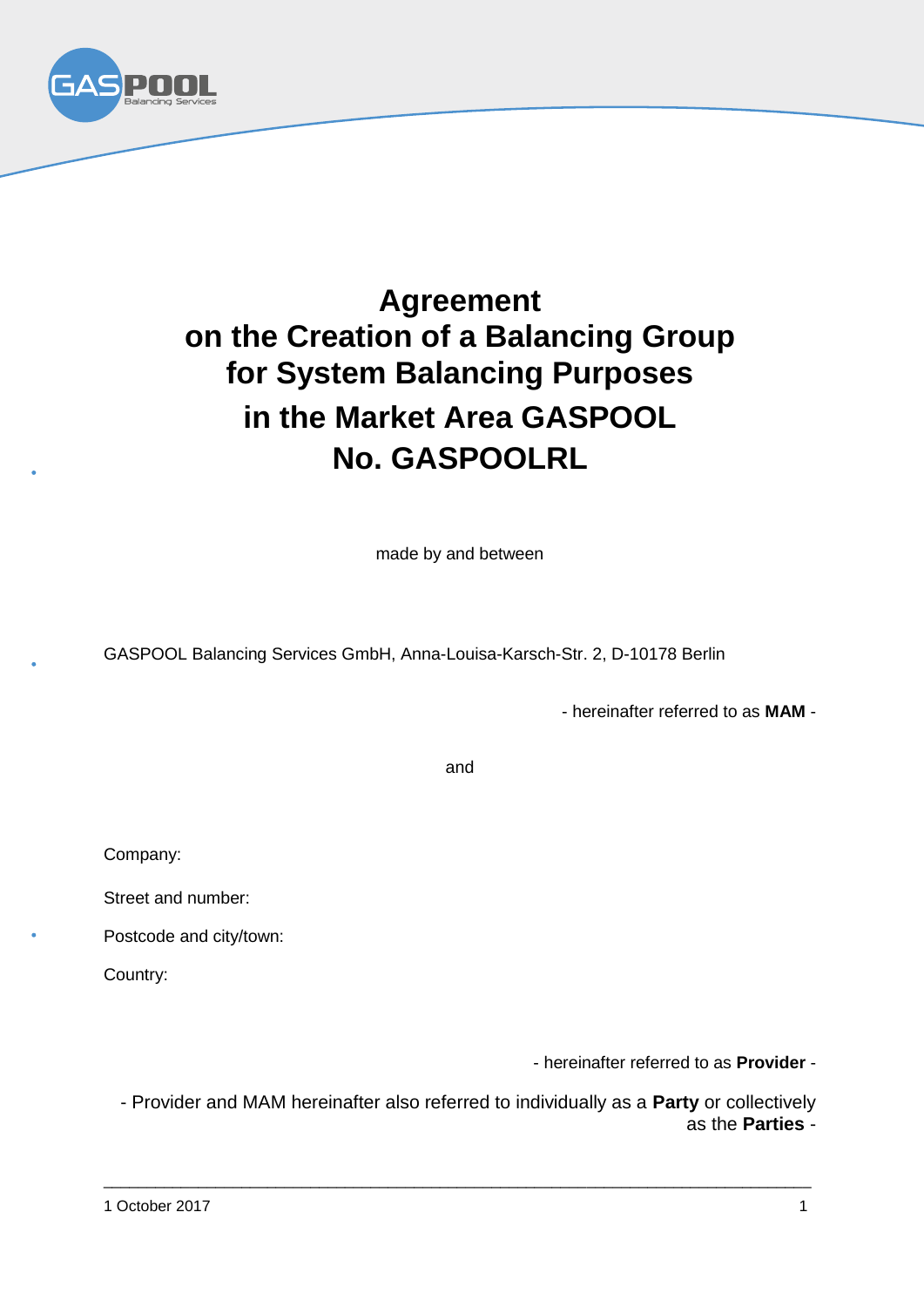

## **1 Object of Contract**

- 1. The Parties have entered into a balancing group contract under which the Provider has agreed to become a balancing group manager in the market area GASPOOL and to assume and exercise the rights and obligations pertaining to this market role in accordance with the MAM's "Balancing Group Contract Terms & Conditions" (with the Provider in this capacity hereinafter being referred to as the "**Balancing Group Manager**").
- 2. In addition, the Parties are hereby entering into this contract (the "**Agreement**") to create a separate balancing group for the Provider for system balancing purposes (the "**Balancing Group**") that is to be used for the purpose of recording all low CV gas quantities the Provider supplies to or receives from the MAM under any future System Balancing Transaction Agreement the Provider may enter into with the MAM. Except as otherwise provided herein, this Agreement shall be governed by the "Balancing Group Contract Terms & Conditions" as published by the MAM on its website at <http://www.gaspool.de/en/download/balancing-group-contract-terms-conditions/> at the time this Agreement is made.

#### **2 Balancing Group to be Balanced**

The Balancing Group Manager shall ensure that all input and output gas quantities that are allocated to the Balancing Group under any System Balancing Transaction Agreement are balanced on an hourly basis by way of corresponding inputs and offtakes, as the case may be (i.e. in each hour the inputs allocated to the Balancing Group must equal the offtakes allocated to the Balancing Group).

# **3 System Balancing Framework Agreement**

\_\_\_\_\_\_\_\_\_\_\_\_\_\_\_\_\_\_\_\_\_\_\_\_\_\_\_\_\_\_\_\_\_\_\_\_\_\_\_\_\_\_\_\_\_\_\_\_\_\_\_\_\_\_\_\_\_\_\_\_\_\_\_\_\_\_\_\_\_\_\_\_\_\_\_\_\_\_\_\_\_\_\_\_\_\_\_\_\_\_

Once (i) this Agreement has been duly executed by the Parties and (ii) the Provider has been registered as a user of the MAM's System Balancing Portal [\(https://rege](https://regelenergieportal.gaspool.de/)[lenergieportal.gaspool.de;](https://regelenergieportal.gaspool.de/) this is the separate login-protected area of the portal provided by the MAM which is used to operate the MAM's system imbalance manage-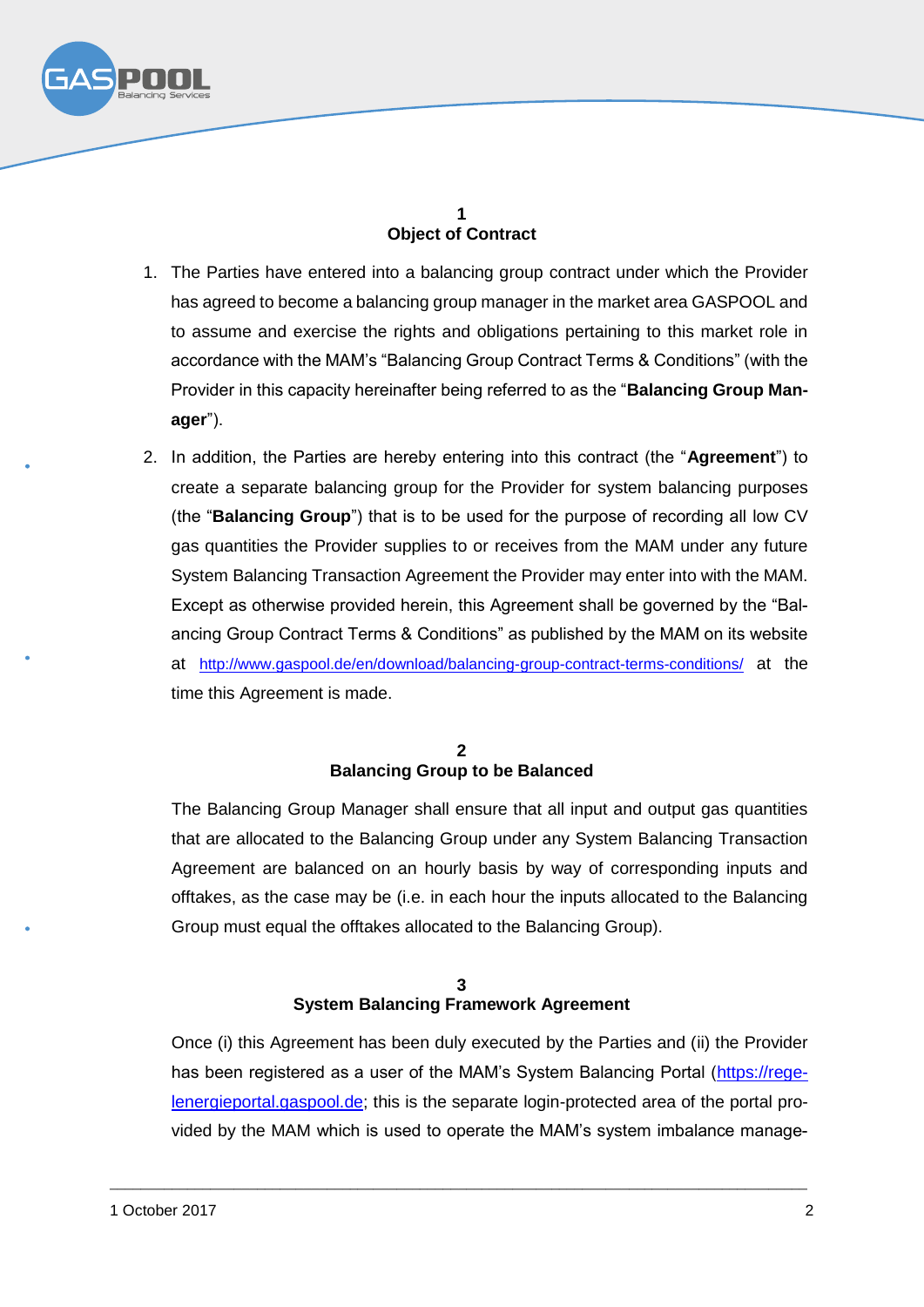

ment processes) in accordance with the MAM's Portal Terms of Use, a System Balancing Framework Agreement will be created between the Parties, which shall be governed by the MAM's "Terms and Conditions for System Balancing Transactions" including the Balancing Product Descriptions attached thereto as annexes (hereinafter collectively referred to as the "**System Balancing Terms & Conditions**").

The MAM's System Balancing Terms & Conditions are published on the MAM's website at <http://www.gaspool.de/en/download/terms-and-conditions-control-energy/>, the Balancing Product Description "Commodity" (Annex 1) at [http://www.gaspool.de/en/down](http://www.gaspool.de/en/download/annex-1-terms-and-conditions-control-energy/)[load/annex-1-terms-and-conditions-control-energy/](http://www.gaspool.de/en/download/annex-1-terms-and-conditions-control-energy/) and the Balancing Product Description "Flexibility" (Annex 2) at [http://www.gaspool.de/en/download/annex-2-terms-and-con](http://www.gaspool.de/en/download/annex-2-terms-and-conditions-control-energy/)[ditions-control-energy/](http://www.gaspool.de/en/download/annex-2-terms-and-conditions-control-energy/).

# **4 Term**

- 1. This Agreement shall take effect once it has been duly executed by both Parties and shall remain in force until terminated in accordance with the paragraph below.
- 2. Either Party shall have the right to terminate this Agreement for convenience with effect from the end of any given month by giving at least three (3) months' prior notice. Any such termination shall be deemed to also constitute a termination of the System Balancing Framework Agreement in place between the Parties pursuant to section 11 of the System Balancing Terms & Conditions.

# **5 Requirement for Written Form**

The Parties have not entered into any oral agreements on the subject matter hereof. Except as otherwise provided in the Balancing Group Contract Terms & Conditions, any and all amendments or additions hereto as well as the termination or revocation hereof shall be invalid unless made in writing and duly signed by the Parties. This shall also apply with respect to any agreement made with respect to this requirement for the written form.

# **6 Severability**

\_\_\_\_\_\_\_\_\_\_\_\_\_\_\_\_\_\_\_\_\_\_\_\_\_\_\_\_\_\_\_\_\_\_\_\_\_\_\_\_\_\_\_\_\_\_\_\_\_\_\_\_\_\_\_\_\_\_\_\_\_\_\_\_\_\_\_\_\_\_\_\_\_\_\_\_\_\_\_\_\_\_\_\_\_\_\_\_\_\_